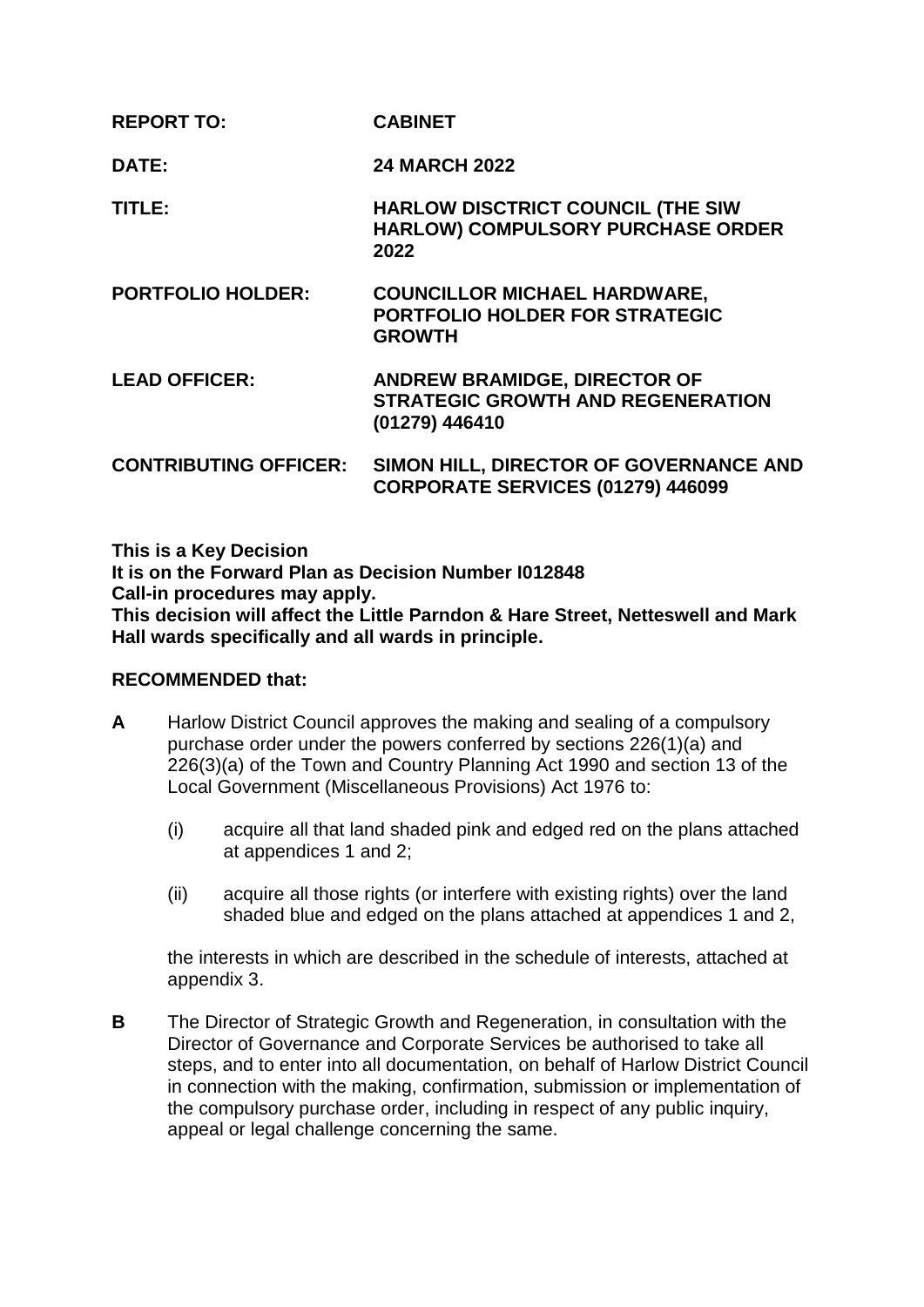- **C** The Director of Strategic Growth and Regeneration, in consultation with the Director of Governance and Corporate Services be authorised to make amendments to the compulsory purchase order or other connected document provided that the proposed amendments do not significantly alter the scope of the compulsory purchase order as presented to Cabinet by this report.
- **D** The Director of Strategic Growth and Regeneration, in consultation with the Director of Governance and Corporate Services be authorised to take all steps to:
	- (i) negotiate agreements with any landowners, owners or occupiers of land included within the compulsory purchase order; and/or
	- (ii) negotiate agreements with any party with an interest in any land included within or affected by the compulsory purchase order,

such agreements to include the acquisition of land or interests in land, payment of compensation or any other arrangements related to the delivery of the compulsory purchase order.

## **REASON FOR DECISION**

(All capitalised terms in the remainder of this report are defined in the glossary appearing at the end of this report.)

- **A** In accordance with sections 226(1)(a) and 226(3)(a) of the Act the Council is satisfied that the proposed CPO:
	- (i) will facilitate the carrying out of development, redevelopment or improvement on or in relation to the Order Land, namely the construction of the Works (which have now been granted planning permission as shown below).
	- (ii) will, as a result of the Works, deliver the Wellbeing Benefits to the District.
	- (iii) will contribute to the progress and delivery of the HGGT Scheme which is the scheme underlying the CPO.
- **B** Whilst the Council acknowledges that the use of compulsory purchase powers is a measure of last resort, the Council considers that there is little prospect of all of the Order Land as required for the Works being acquired through negotiation within a reasonable timeframe or at all. The Works have a high likelihood of being delivered if the Order Land can be acquired. The Wellbeing Benefits are dependent on acquiring the Order Land, as is the success of the HGGT Scheme.
- **C** The Council is of the firm view that the use of compulsory purchase powers is justifiable and that there is a clear and compelling case in the public interest to acquire the Order Land.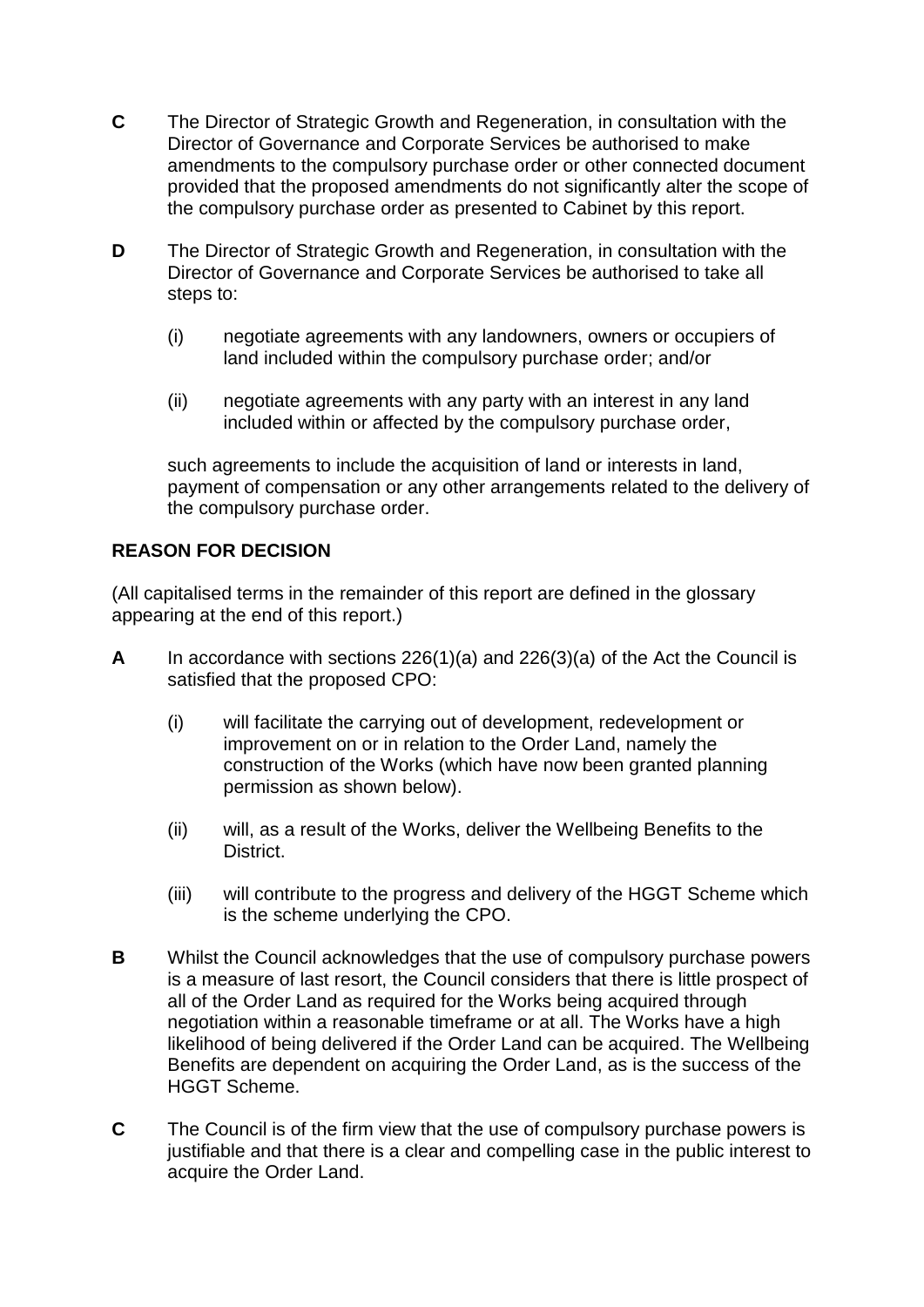## **BACKGROUND**

- 1. On 15 October 2020 Cabinet considered a report on the potential use of CPO powers. The recommendations to Cabinet pursuant to the Report were approved by Full Council on 29 October 2020.
- 2. Pursuant to the report, Cabinet recommended that, in principle, the Council use the powers available to it under section 226(1)(a) of the Act to compulsorily purchase land within the District to support development of the HGGT Scheme. Cabinet further resolved that where it was considered necessary to make the CPO, the Head of Governance would bring the matter back to Cabinet to seek further authority. This was approved by Full Council on 29 October 2020.
- 3. Since the date of the Report, the HGGT Scheme has continued to progress. Homes England have entered into a grant funding agreement with HCC to procure delivery of the Works (and other associated works). HCC has, in turn, entered into agreements with PfP and ECC in order to passport the grant funding to those parties. It has been agreed that PfP and ECC will procure and deliver the Works.
- 3a. Further, planning permission for the Works was granted by the Council's Development Management Committee on Wednesday 23 February 2022 pursuant to applications HW/CRB/19/00220 (relating to the Central Stort River Crossing) and HW/CRB/19/00221 (relating to the Eastern Stort River Crossing).
- 4. Appended to this report are the Report and the latest draft Statement in support of the proposed CPO. The Report and the Statement contain the factual background to the CPO, the HGGT Scheme, the Wellbeing Benefits and the Works and should be read in conjunction with this report.

# **ISSUES/PROPOSALS**

- 5. The use of compulsory purchase powers is a significant step and one which the Council should not promote lightly. The Council should be assured that the exercise of compulsory purchase powers is in accordance with the relevant provisions of the Act and the Guidance.
- 6. The remainder of this report considers those factors.

## Statutory power to compulsory purchase

7. Section 226(1)(a) and s226(1A) of the Act state that (condensed by author for ease of reading):

*"A local authority…shall…have power to acquire compulsorily any land in their area…if the authority think that the acquisition will facilitate the carrying out of development, re-development or improvement on or in relation to the land,*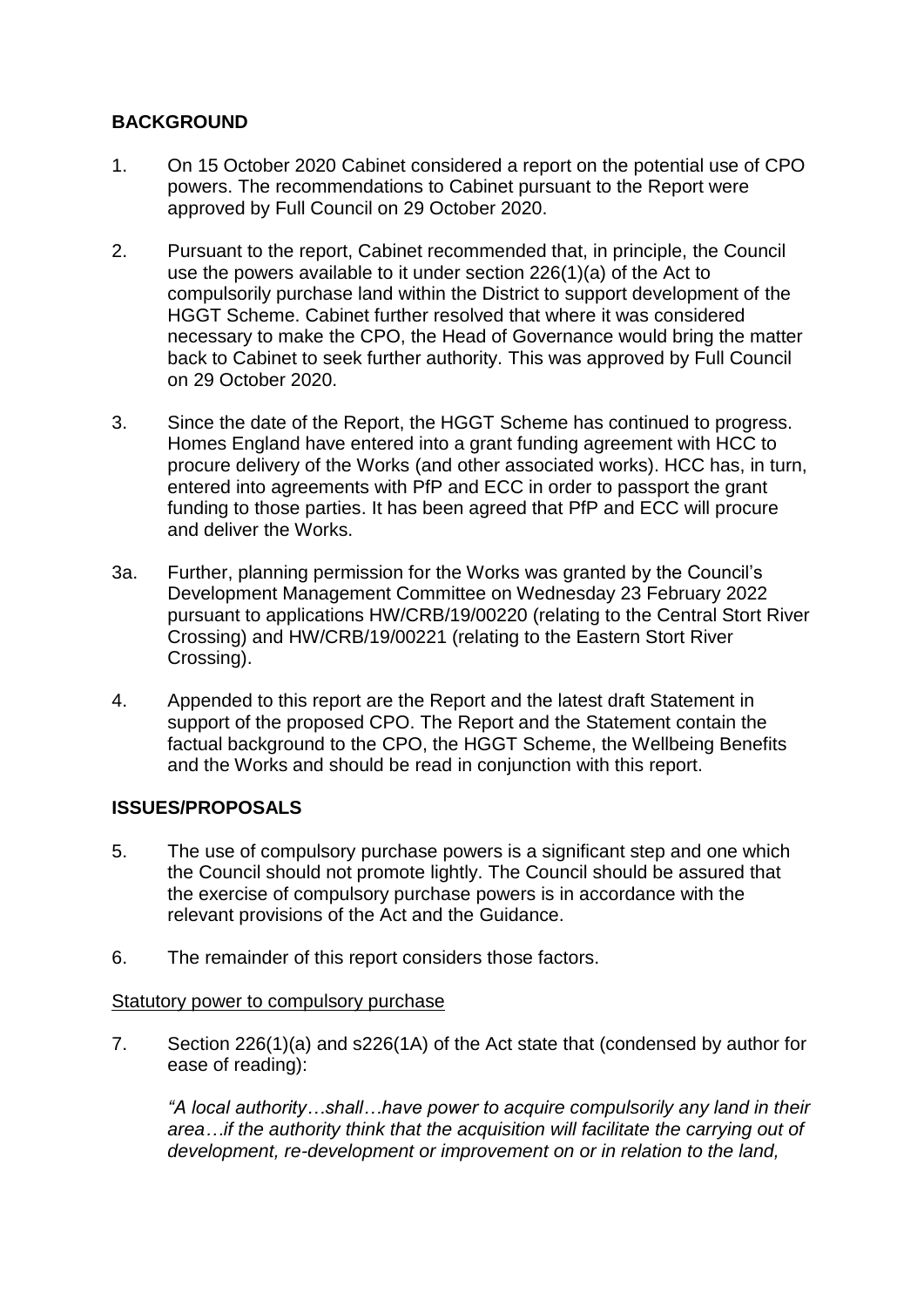*But a local authority must not exercise the power…unless they think that the development, re-development or improvement is likely to contribute to the achievement of any one or more of the following objects:*

- *(a) the promotion or improvement of the economic well-being of their area;*
- *(b) the promotion or improvement of the social well-being of their area;*
- *(c) the promotion or improvement of the environmental well-being of their area."*
- 8. Paragraphs 95 and 103 of the Guidance on the use of s.226(1)(a) provide that:

*"This power is intended to provide a positive tool to help acquiring authorities with planning powers to assemble land where this is necessary to implement proposals in their Local Plan or where strong planning justifications for the use of the power exist. It is expressed in wide terms and can therefore be used to assemble land for regeneration and other schemes where the range of activities or purposes proposed mean that no other single specific compulsory purchase power would be appropriate." (95)*

*"The benefit to be derived from exercising the power is not restricted to the area subject to the compulsory purchase order, as the concept is applied to the wellbeing of the whole (or any part) of the acquiring authority's area." (103)*

- 9. For the purposes of s.226(1)(a) of the Act:
	- 9.1 the Council is an authority to which s.226 of the Act applies;
	- 9.2 the Order Land is within the District;
	- 9.3 the Works will constitute development on or in relation to the Order Land. The HGGT Scheme contains further development as described in this report and the Statement.
- 10. For the purposes of s.226(1A), the CPO and the Works will contribute to the achievement of the Wellbeing Benefits.

#### The most specific power

- 11. When undertaking a compulsory purchase, an acquiring authority is expected to use the most specific power available.
- 12. Paragraph 96 of the Guidance relates to the use of s.226 of the Act where other powers might be available and states:

*"This power should not be used in place of other more appropriate enabling powers. The statement of reasons accompanying the order should make clear*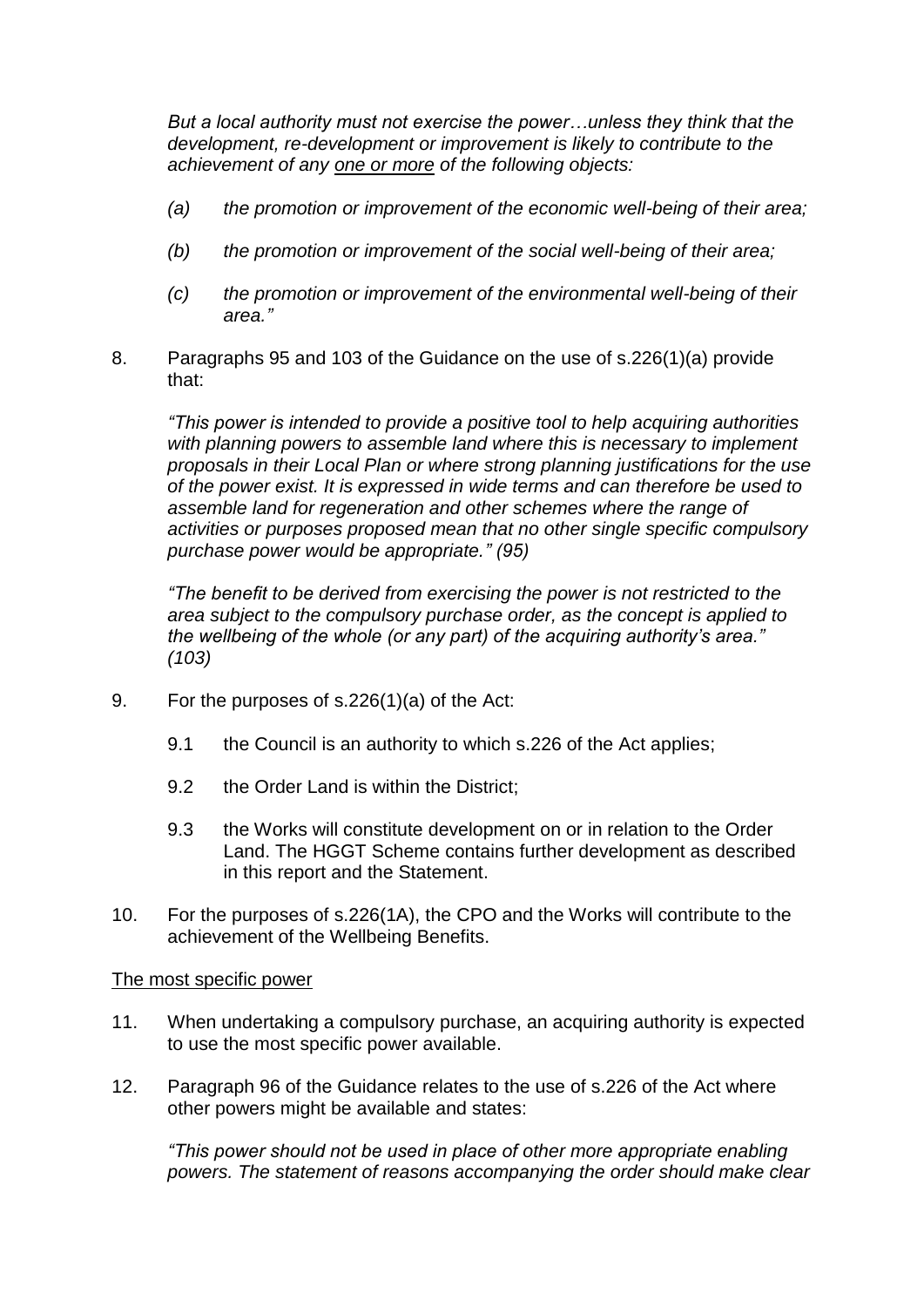*the justification for the use of this specific power. In particular, the Secretary of State may refuse to confirm an order if he considers that this general power is or is to be used in a way intended to frustrate or overturn the intention of Parliament by attempting to acquire land for a purpose which had been explicitly excluded from a specific power."*

13. Compulsory purchase powers are available under the Highways Act 1980, exercisable by the local highway authorities, which could be deemed suitable for delivery of the Works. However, in this case the local highway authorities, HCC and ECC, have declined to exercise those powers because they consider planning compulsory purchase powers under the Act are more appropriate. Those planning compulsory purchase powers under the Act are more restricted in their use than those under the Highways Act 1980 and so the justification required for the CPO under the Act will be more demanding.

## A compelling case in the public interest

14. Paragraph 12 of the Guidance states that:

*A compulsory purchase order should only be made where there is a compelling case in the public interest.* 

15. The Council is of the firm view that the use of compulsory purchase powers is justifiable and that there is a clear and compelling case in the public interest to acquire the Order Land, as set out below.

## *Justification for the CPO within the context of the HGGT Scheme*

- 16. The Council is committed to the HGGT Scheme and is working in partnership with EHDC, Epping Forest District Council, HCC and ECC to bring forward transformational growth within their respective districts within the HGGT Scheme. The Council approved the HGGT Vision on 6 December 2018 which seeks to ensure that any plans related to the HGGT Scheme support sustainable living and a healthy economy and provide good quality of life for existing and future residents.
- 17. Paragraph 4 of the Statement sets out the need for the CPO and the Works but in summary:
	- 17.1 The Order Land is required for the construction of the Works. The Works are an essential element of the HGGT Scheme and, without the Works, the HGGT Scheme could not be delivered in full as set out in the HGGT Vision as set out in the Council's development plans.
	- 17.2 The Works will provide transport capacity improvements to facilitate growth within the HGGT Scheme and achieve the sustainable transport objectives and address existing congestion. The transport implications of the HGGT Scheme would be severe and unacceptable without the development of the Works and the planned housing and growth forming the HGGT Scheme gives rise to the need for the Works.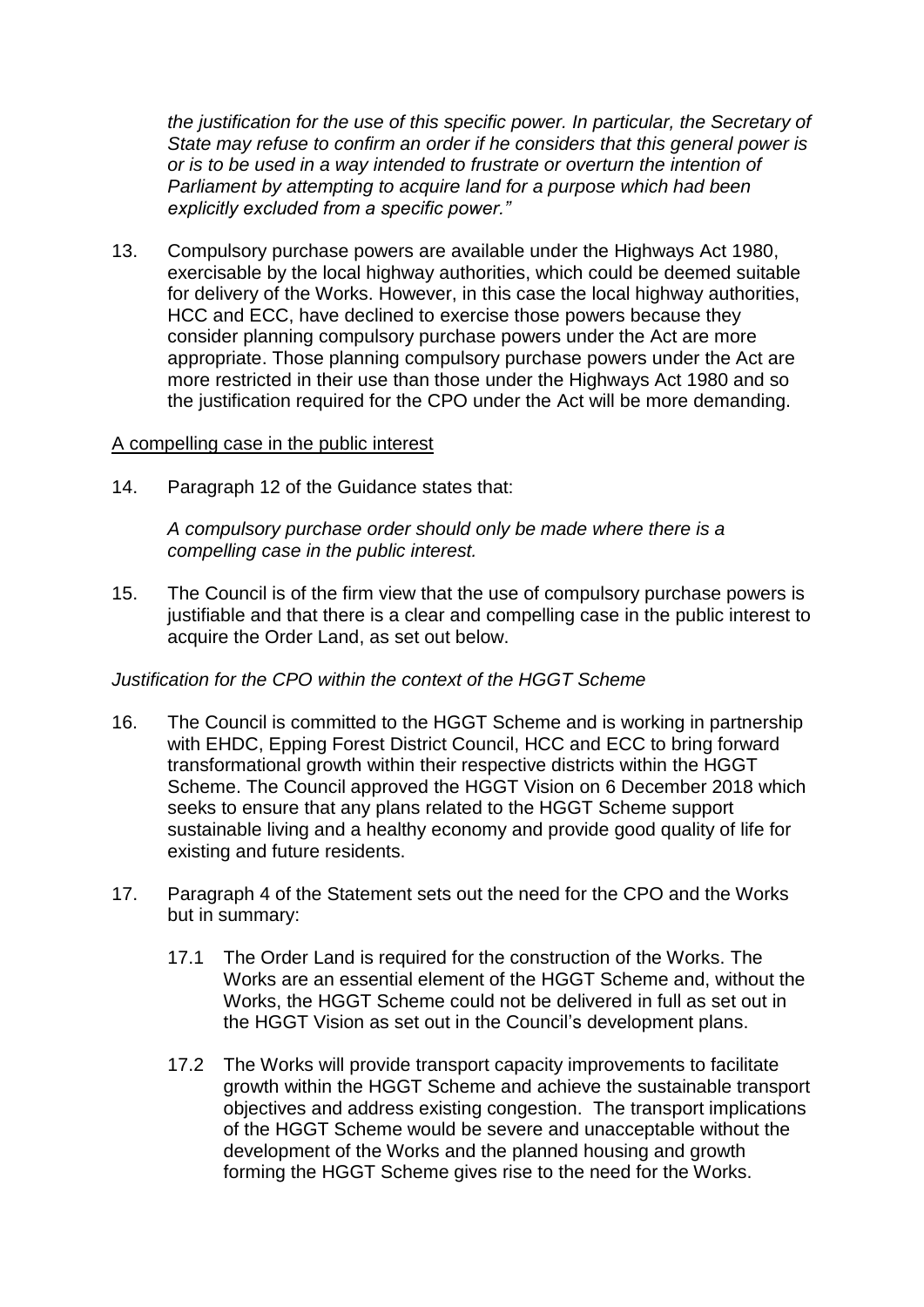- 17.3 The Works are vital components of the proposed sustainable transport corridors within the HGGT Scheme and will contribute to the achievement of the mode share targets as the sustainable transport corridors will support active travel (cycling and walking) as well as a mix of affordable, rapid and high quality public transport options.
- 17.4 The Works will improve and increase transport capacity on the existing network to enable the delivery of the strategic growth areas within the HGGT Scheme.
- 17.5. The Works are considered critical infrastructure to the District and have been designated as such by the HGGT Board via the Harlow Gilston Garden Town Infrastructure Delivery Plan of April 2019. They will facilitate the delivery of the growth planned at the HGGT Scheme, which is necessary for the regeneration of the District. It will also deliver the northern section of the proposed sustainable transport corridor to Harlow town centre and will support the Council to meet its objective of having 50% of all journeys made by walking, cycling or public transport rather than private vehicles.
- 17a. Further details of the current issues within the District's infrastructure network are set out at paragraph 8.11 of the Statement. Paragraph 8.13 summarises the housing need within the District.

## *Planning policy context*

- 18. The planning policy context in support of the Works is set out in paragraph 9 of the Statement. However, in summary:
- 19. The adopted HDLP sets out the framework to guide and shape development in the District to 2033 and beyond. The HDLP acknowledges in policies *HGT1 ("Development and Delivery of Garden Communities in the Harlow and Gilston Garden Town")* and *SIR1 ("Infrastructure Requirements")* that the *Spatial Development Strategy* will be underpinned by "the timely provision of infrastructure necessary to support development in the Harlow and Gilston Garden Town", with development phased over the *Local Plan* period to ensure that the correct levels of infrastructure are provided. *Policy SIR1* of the HLDP identifies 'infrastructure items which require safeguarding or have a land use implication' including:
	- (a) SIR1-1 North-South Sustainable Transport Corridor and River Stort Crossing to Eastwick Roundabout;
	- (b) SIR1-2 East-west Sustainable Transport Corridor;
	- (c) SIR1-3 Second River Stort Crossing at River Way;
- 20. The Council is of the view that the CPO is necessary to implement the proposals of the HLDP and that there are strong planning justifications for the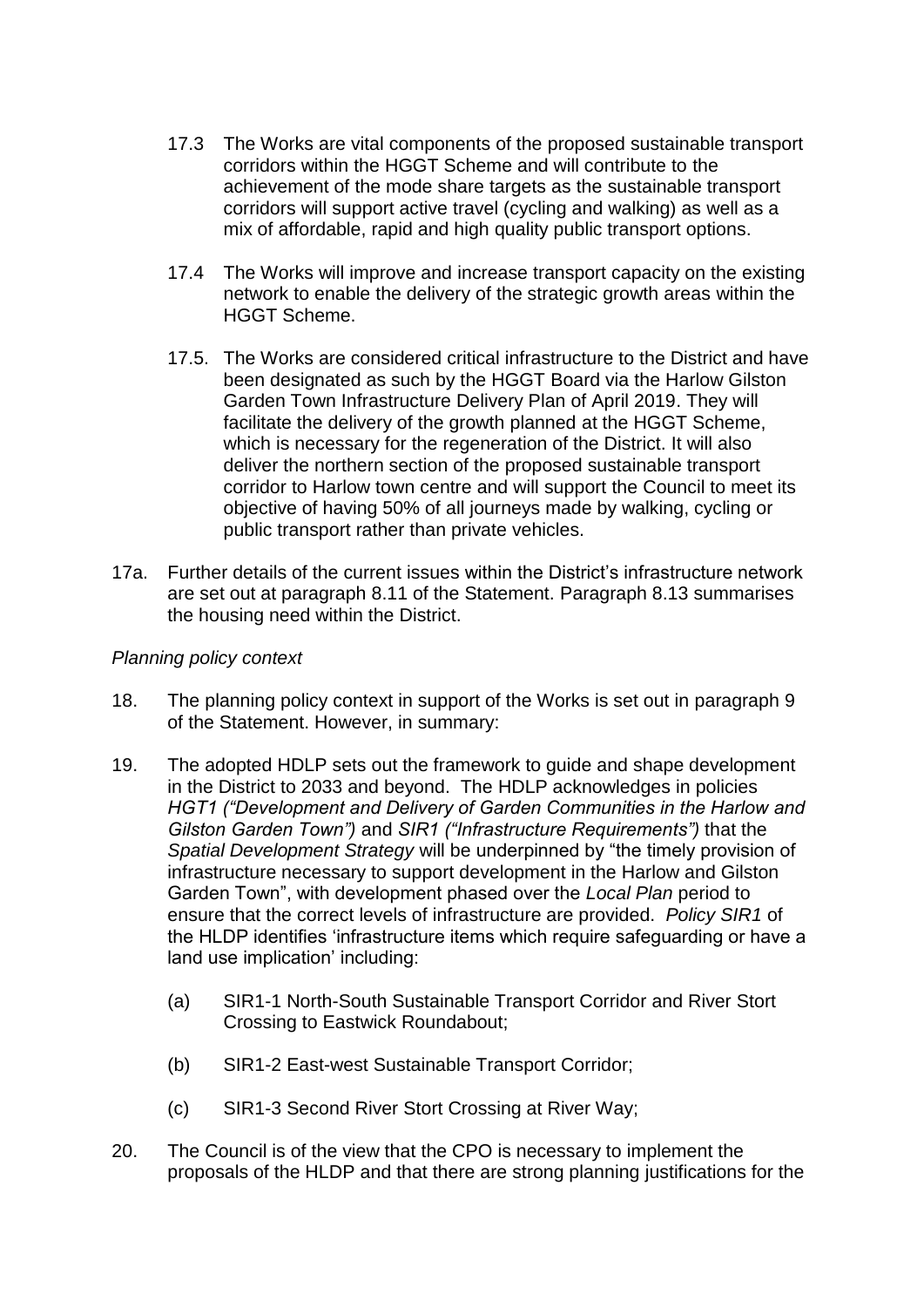use of CPO powers as proposed, and that the purpose for which the land is being acquired accords with the HLDP.

- 21. The Council is satisfied that the Works are in accordance with the strategic objectives of national and local policies set out in the planning policy documents.
- 21a. As stated above, planning permissions for the Works were granted by the Council's Development Management Committee on 23 February 2022.

#### *The Wellbeing benefits*

- 22. The Council needs to be satisfied that the tests in s226(1A) of the Act are met. The Wellbeing Benefits for the District from the Works are set out in full at paragraphs 11.14 – 11.16 of the Statement. Cabinet is referred to those paragraphs. However, in summary only the Works will deliver the following benefits to the District:
	- 22.1 improve / expand / enhance transport capacity which will facilitate increased economic activity and housing development;
	- 22.2 allow for additional sustainable transport options;
	- 22.3 facilitate additional housing of different sizes and types, including affordable housing.
- 22a Paragraphs 11.13 11.22 of the Statement sets out the full benefits of making the CPO, which include the benefits in the EHDC administrative area and the HGGT Scheme, which the Works will facilitate.

#### Financial viability

23. Paragraph 13 of the Guidance states that:

*"If an acquiring authority does not: have a clear idea of how it intends to use the land which it is proposing to acquire; and cannot show that all the necessary resources are likely to be available to achieve that end within a reasonable time-scale it will be difficult to show conclusively that the compulsory acquisition of the land included in the order is justified in the public interest, at any rate at the time of its making."*

- 24. The Council has a clear idea of how it intends to use the Order Land; for the delivery of the Works.
- 25. The Council is of the view that necessary resources are available for the acquisition of the Order Land and the completion of the Works, as set out below.
- 26. Paragraph 14 of the Guidance advises that, when preparing its justification for an order, the acquiring authority should address the sources and timing of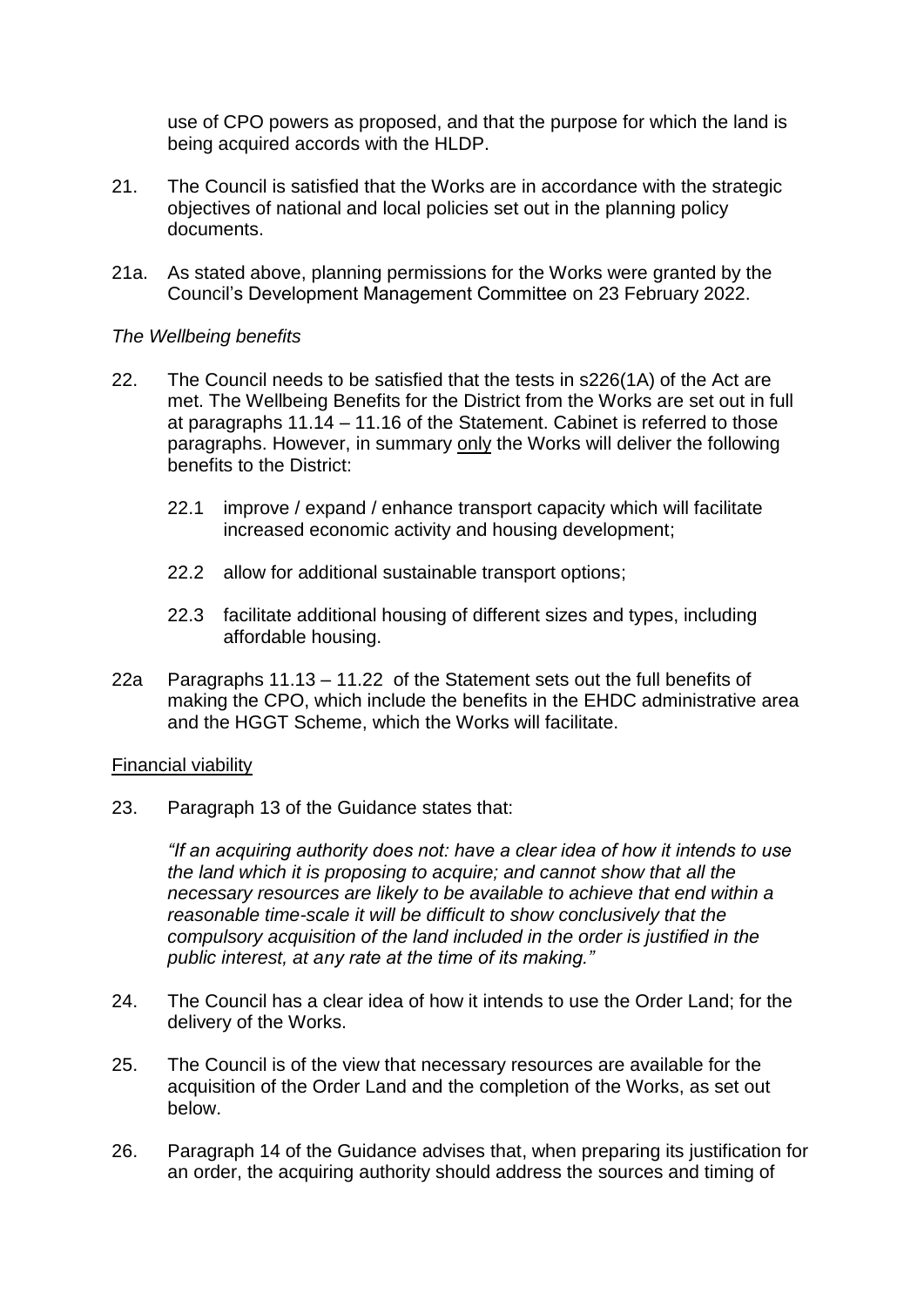funding. Paragraph 106 of the Guidance provides that a general indication of funding intentions, and of any commitment from third parties, will usually suffice to reassure the Secretary of State that there is a reasonable prospect that the scheme will proceed.

- 27. All costs associated with the Works and the CPO are to be met by PfP. The Council is satisfied that the necessary resources are likely to be available to achieve the intended use of the Order Land within a reasonable timescale by reference to:
	- 27.1 the indication of PfP's financial standing and development experience as set out at paragraph 11.47 of the Statement;
	- 27.2 the indemnity against costs associated with the Works (including any costs resulting from blight notices) and the CPO given to the Council by PfP by way of an indemnity agreement dated 9 May 2021;
	- 27.3 the Homes England grant funding whereby £171,800,000 is made available to HCC to forward fund the delivery of the Works which HCC has agreed to passport to PfP via a contract dated 31 March 2021. The contract with PfP provides that any cost overruns are to be the responsibility of PfP;
	- 27.4 the expected planning agreement for the development of the Gilston Park Estate (an area of land within the HGGT Scheme owned by PfP and intended for residential development) whereby PfP will be responsible for delivering the Works by set timeframes that have been modelled and agreed with the highways authority, relative to the delivery of housing (which shall be restricted) in the Gilston area and planned surrounding growth. Furthermore, those Works which PfP are to deliver will form the subject of a planning obligations as against PfP and any successors in title to the current PfP residential development land.

## Expedience

- 28. The grant funding from Homes England is time limited, with a requirement to spend the money by 2025. This places an additional imperative on the Council to pursue the CPO, as any delay in acquiring the Order Land will threaten the funding of the Works. Homes England are supportive of the HGGT Scheme and the Works and are working with HCC to ensure the full amount of grant can be spent within the required timescales.
- 29. In light of the above, the Council considers it is expedient to pursue the CPO now and that there are sufficiently compelling reasons for the powers to be sought at this time.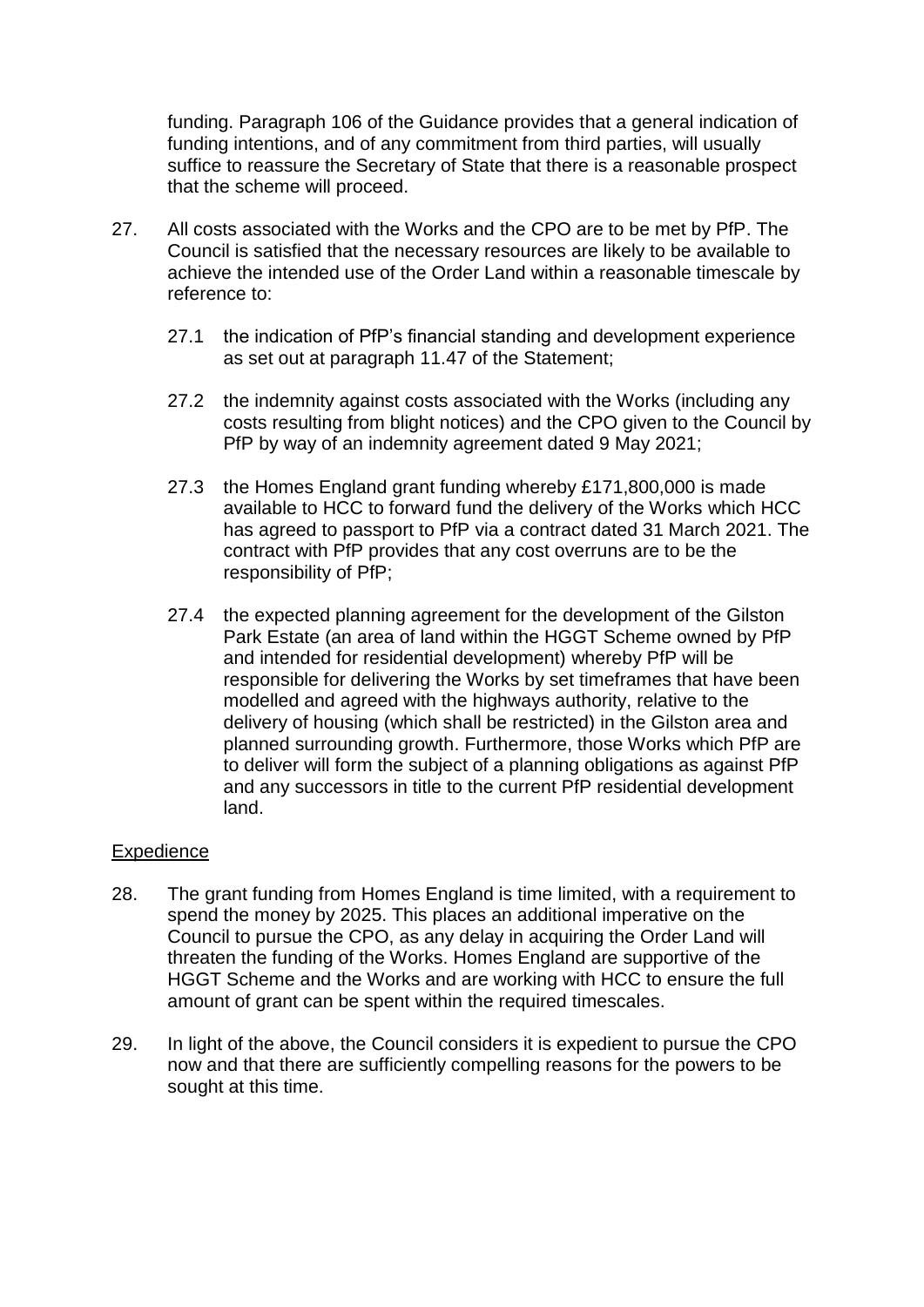#### Other considerations

- 30. EHDC's Development Management Committee granted consent for the Works at a meeting dated 22 February 2022.
- 31. The CPO and the Works are dependent upon a parallel compulsory purchase order being made by EHDC. A report identical (as far as reasonably possible) to this one is being presented to EHDC's Executive on 19 April 2022.
- 32. Both ECC and HCC, as relevant highway authorities, will need to secure appropriate bridging orders in respect of those aspects of the Works affecting the River Stort. The bridging orders are to ensure that the Works will not interfere with the navigation rights of existing users. The Canal and River Trust has already been consulted in relation to the proposed parameters of the Works as part of the planning process. There is no reason to suggest, at this stage, that either of the bridging orders would not be made.
- 33. Cabinet should note that the Council would not seek to exercise the powers sought pursuant to this report unless the EHDC compulsory purchase order could progress in tandem.
- 34. The proposed Order Land is of significant size and of differing types. However, there are no known physical or legal impediments to suggest that the Works are unlikely to be implemented.
- 35. Although the CPO will, if confirmed, authorise the acquisition of land and rights for the Works only, for the purposes of the Land Compensation Act 1961, the HGGT Scheme is the scheme of development underlying the CPO to be disregarded for Compulsory Purchase purposes pursuant to Sections 5 Rule 2 and Section 6A of the Land Compensation Act 1961.
- 36. Paragraph 2 of the Guidance states that the acquiring authority will be expected

*"…to demonstrate that they have taken reasonable steps to acquire all of the land and rights included in the Order by agreement."* 

The Council is of the view that it has taken reasonable steps to acquire the land and rights, albeit with all negotiations and offers to date being undertaken by PfP, acting on behalf of the Council and / or EHDC. Details of the steps taken in this regard to date are set down at paragraph 12 of the Statement. The Council can be assured that reasonable steps have been made and will continue to be made.

37. The Council considers that, as at the date of this report, all statutory procedures relevant to the CPO have been followed correctly.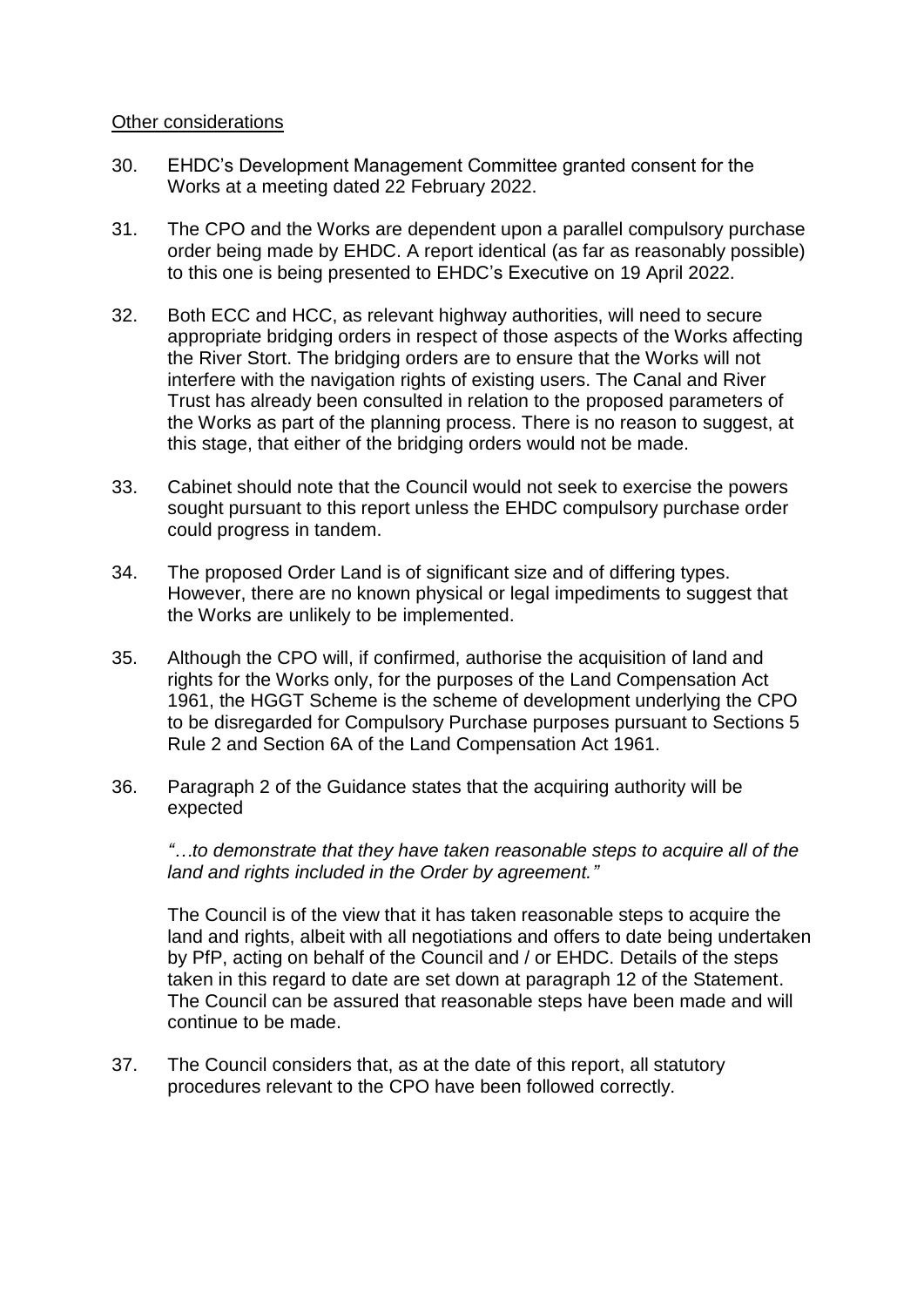## **Alternatives**

- 38. Paragraph 106 of the Guidance states that the Secretary of State can be expected to consider "whether the purpose for which the acquiring authority is proposing to acquire the land could be achieved by any other means", including alternative proposals and alternative locations, when deciding whether to confirm an order under section 226(1)(a) of the Act.
- 39. As outlined at paragraph 11.21-11.22 of the Statement, there has been an investigation of the purpose of the Works and the appropriateness of other options necessary to facilitate the HGGT Scheme and it has been determined that the Works, including their design, location and extent as proposed, are the only means to achieve the planning policy and HGGT Vision objectives, including the sustainable mode share targets. The Council is satisfied that the overall need for the Works and the specific reasons for their scale and location are justified. The Council is satisfied that the land and rights included in the CPO are no more than is necessary to achieve the objectives of the CPO.

## Human Rights and the Public Sector Equality Duty

- 40. The Council remains committed to agreeing voluntary acquisition of the Order Land where possible and such negotiations will continue alongside the CPO.
- 41. The Order Land is owned by numerous persons (including some in the ownership of PfP, the Council and ECC). A brief summary of the land ownership position is set out at paragraph 5 of the Statement.
- 42. All known owners, occupiers and users affected by the CPO have been contacted by Montagu Evans, agents of PfP, acting on behalf of the Council and / or EHDC. Formal offers have been made to all owners and tenants in an effort to acquire land and rights by agreement on behalf of PfP.
- 43. PfP have sought to enter into negotiations with all persons having an interest in the Order Land, with a view to acquiring all required interests for the HGGT Scheme voluntarily. Further details of which are included within the Statement.
- 44. Some of the negotiations have been favourable and it is expected that some of the required interests for the Works will be purchased by way of agreement. However, it appears likely that not all of the rights and land necessary to deliver the Works will be capable of being secured by way of agreement, in the time required or at all, which is why there is a need for the CPO.
- 45. It is approved practice for a CPO to proceed in parallel with negotiations to purchase the Order Land voluntarily and the Council shall, alongside PfP, continue to pursue negotiations.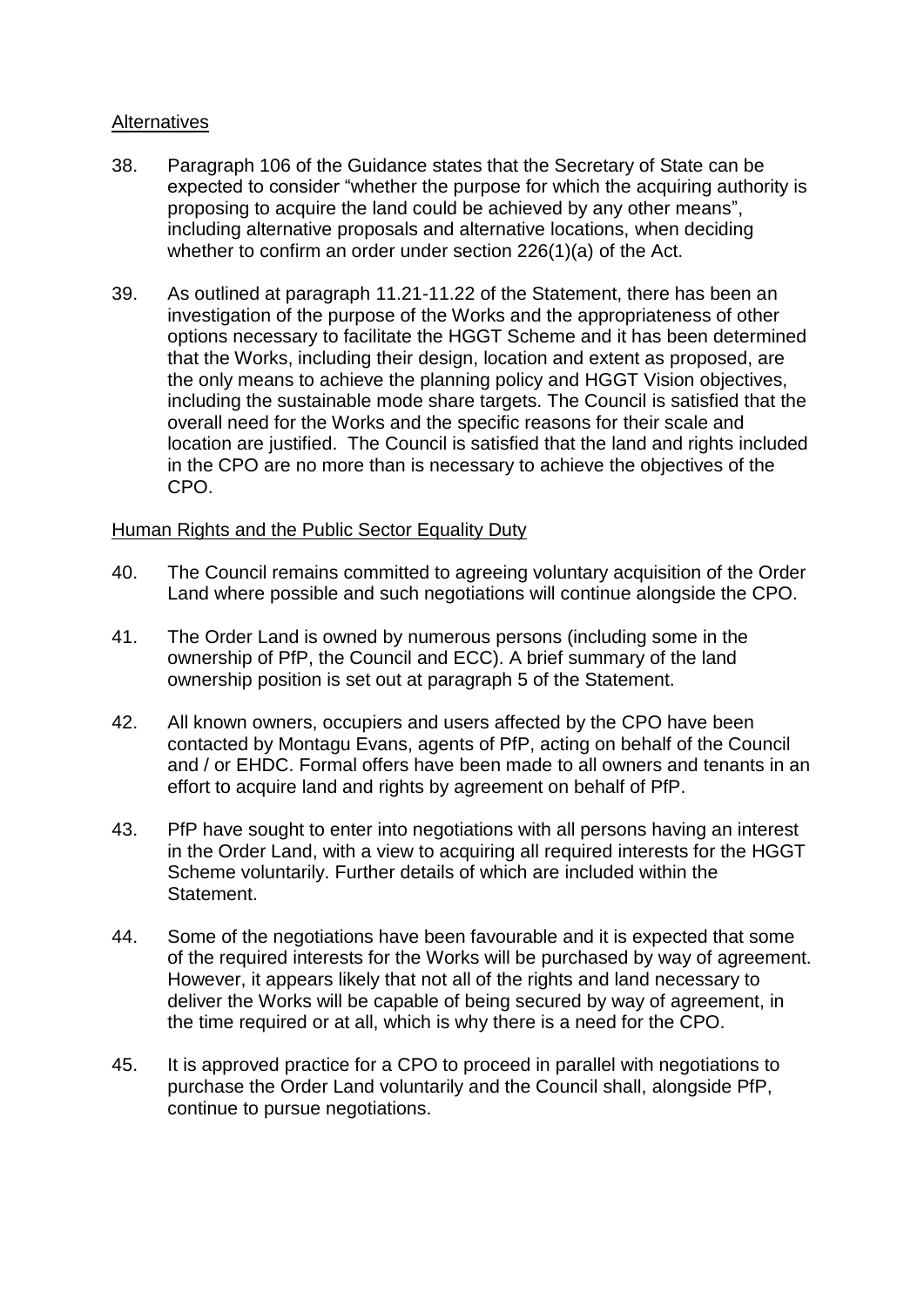#### *Human rights*

46. Paragraph 2 of the Guidance states that

*"when making…an order, acquiring authorities…should be sure that the purposes for which the compulsory purchase order is made justify interfering with the human rights of those with an interest in the land affected."*

- 47. Section 6 of the Human Rights Act 1998 prohibits public authorities from acting in a way which is incompatible with the European Convention on Human Rights.
- 48. Paragraph 13 of the Guidance states that:

*"The minister confirming the order has to be able to take a balanced view between the intentions of the acquiring authority and the concerns of those with an interest in the land that it is proposing to acquire compulsorily and the wider public interest."*

- 49. Paragraph 13 of the Statement gives fuller details as to the human rights position and the Council is of the view that the purposes for which the compulsory purchase order is to be made justifies interfering with the human rights of those with an interest in the land affected for the following reasons:
	- 49.1 compulsory purchase of land is not contrary to the European Convention on Human Rights if it is undertaken in the public interest and in accordance with the law and procedures laid down by statute;
	- 49.2 None of the plots within the Order Land contain residential properties;
	- 49.3 There are no businesses situated within or operating from the Order Land that would be unable to continue operating during or after the completion of the Works except for temporary periods of one to two days duration during construction.
	- 49.4 Measures are planned to minimise detrimental impacts and interference upon certain landowners, further details of which are explained in Schedule 1 of the Statement.
	- 49.5 There has been a significant programme of dialogue with existing business and nearby residents to understand and appropriately mitigate any detrimental impacts upon them both during construction and permanently as a result of the Works.
	- 49.6 Affected owners and occupiers will have the benefit of all applicable compensation provisions, whether by reference to legislation concerning compulsory purchase or otherwise.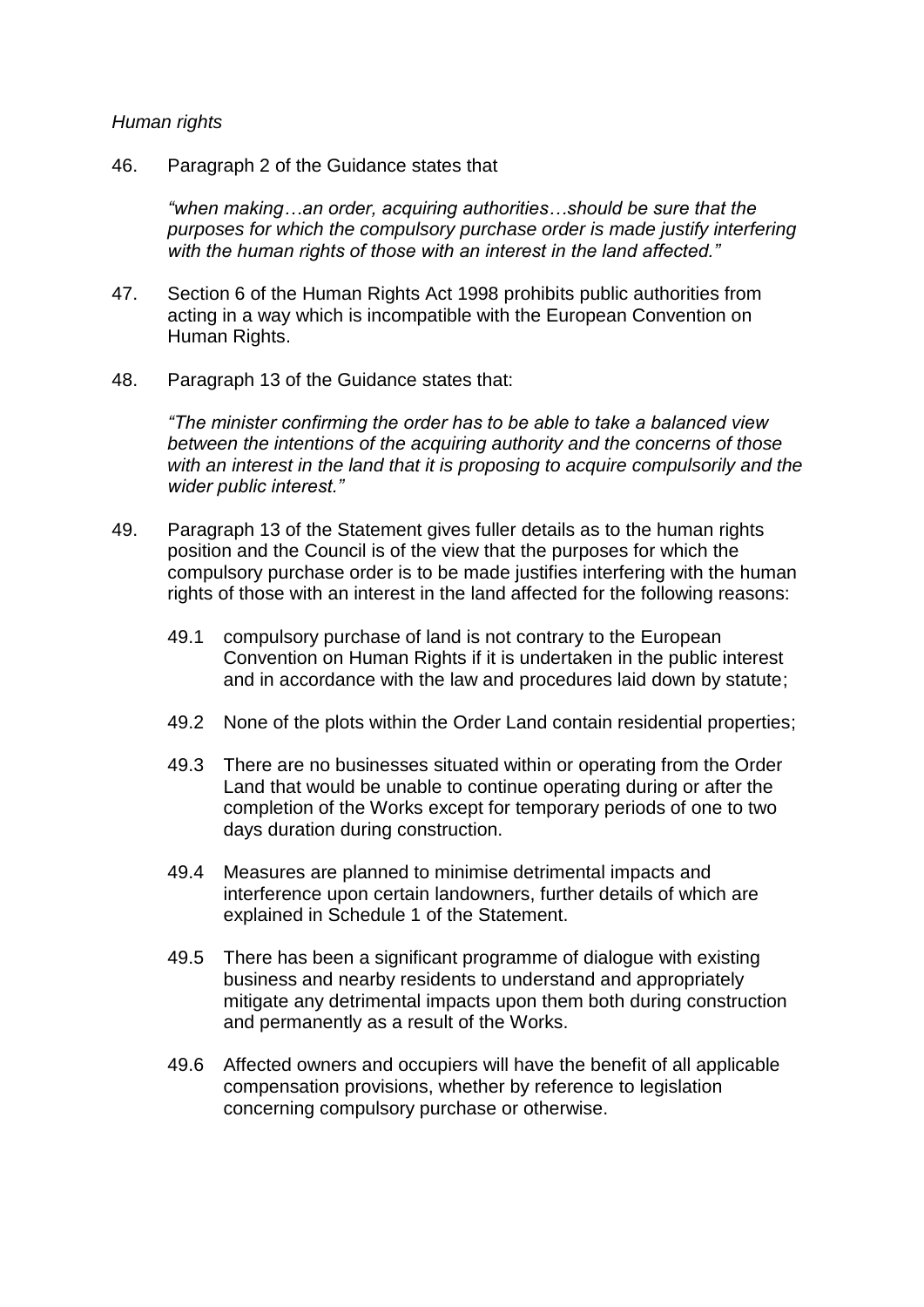## *PSED*

- 50. All public sector acquiring authorities are bound by the Public Sector Equality Duty ("PSED") as set out in section 149 of the Equality Act 2010. Throughout the compulsory purchase process acquiring authorities must have due regard to the PSED.
- 51. An Equality Statement ("EqS") has been prepared by Quod to provide information to both HDC and EHDC in relation to their use of compulsory purchase powers.
- 52. Attached to this report is an equalities impact assessment ("EqIA") which details the matters relevant to the Council's consideration of the public sector equalities duty.
- 53. Whilst the use of a CPO is a serious and significant step, it is considered justified on the basis of the compelling need in the public interest.
- 54. The EqS and the EqIA concluded that there would be no direct negative equality impacts against any protected characteristics.
- 55. The EqS and the EqIA also acknowledges significant potential positive impacts of the HGGT Scheme which be made possible as a result of the CPO.
- 56. In deciding to make the CPO the Council must be satisfied that due regard has been given to the impact of the CPO on all relevant groups with protected characteristics. In progressing the CPO the Council will continue to take into account the needs of those with protected characteristics and their PSED obligations.

## Ongoing land ownership

- 57. It is anticipated that the majority of the Order Land will be dedicated as highway maintainable at the public expense, with the Council retaining the subsoil. It may be that the Council retains ownership of small areas of land which are not adopted by ECC following the completion of the Works, subject to the normal requirement to transfer any unused Order Land back to the original owner in accordance with the relevant provisions of the Guidance.
- 57a. Where the Council is required or requested to undertake any land transactions related to the CPO, the Works or the HGGT Scheme, such transaction shall be in accordance with the Council's constitution and any applicable legislation.

## **Summary**

58. In summary, Council officers are confident this is a workable and viable proposal for the CPO and would invite Cabinet to make the resolutions detailed above.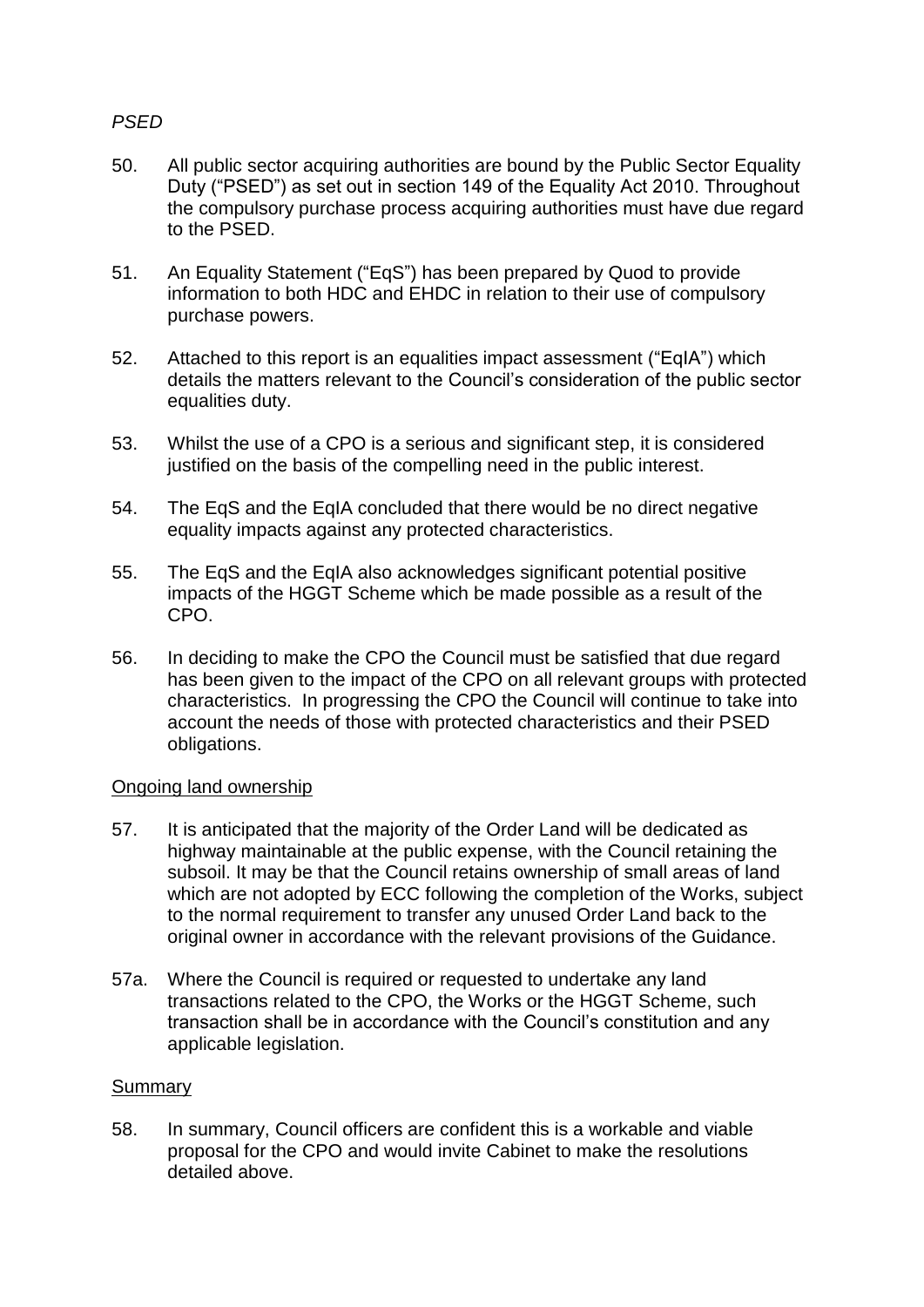59. The Council is of the firm view that there is a clear and compelling case in the public interest to acquire the Order Land and that there is a reasonable prospect of the Works proceeding should the Order Land be acquired.

## **IMPLICATIONS**

## **Strategic Growth and Regeneration**

The delivery of the Stort River Crossings is supported by policies SIR-1 and SIR-3 of the Harlow Local Development Plan as essential infrastructure required for the delivery of the Harlow & Gilston Garden Town. The two river crossings have secured full planning consent and work is now required to progress these into delivery. Whilst it is hoped that all the required land within Harlow will be acquired through negotiation, the making of a Compulsory Purchase Order is considered necessary to support this and ensure delivery.

## **Author: Andrew Bramidge, Director of Strategic Growth and Regeneration**

## **Finance**

As set out in the report. The costs associated with the CPO process will be met in full by third party funding.

**Author: Simon Freeman, Director of Finance and Deputy to the Chief Executive**

#### **Housing**

As outlined in the report. **Author: Andrew Murray, Director of Housing**

## **Communities and Environment**

As contained within the report. **Author: Jane Greer, Director of Communities and Environment**

## **Governance and Corporate Services**

As set out within the body of the report. **Author: Simon Hill, Director of Governance and Corporate Services**

## **APPENDICES**

These are papers attached to the report to be included as part of the agenda pack.

- Appendix 1 Map H1 showing the Order Land
- Appendix 2 Map H2 showing the Order Land
- Appendix 3 Schedule of Interests
- Appendix 4 the Report
- Appendix 5 the latest draft Statement
- Appendix 6 EqIA

Appendix 7 – EqS.

## **BACKGROUND PAPERS**

The Guidance [CPO guidance \(publishing.service.gov.uk\)](https://assets.publishing.service.gov.uk/government/uploads/system/uploads/attachment_data/file/1026178/CPO_guidance_-_with_2019_update.pdf)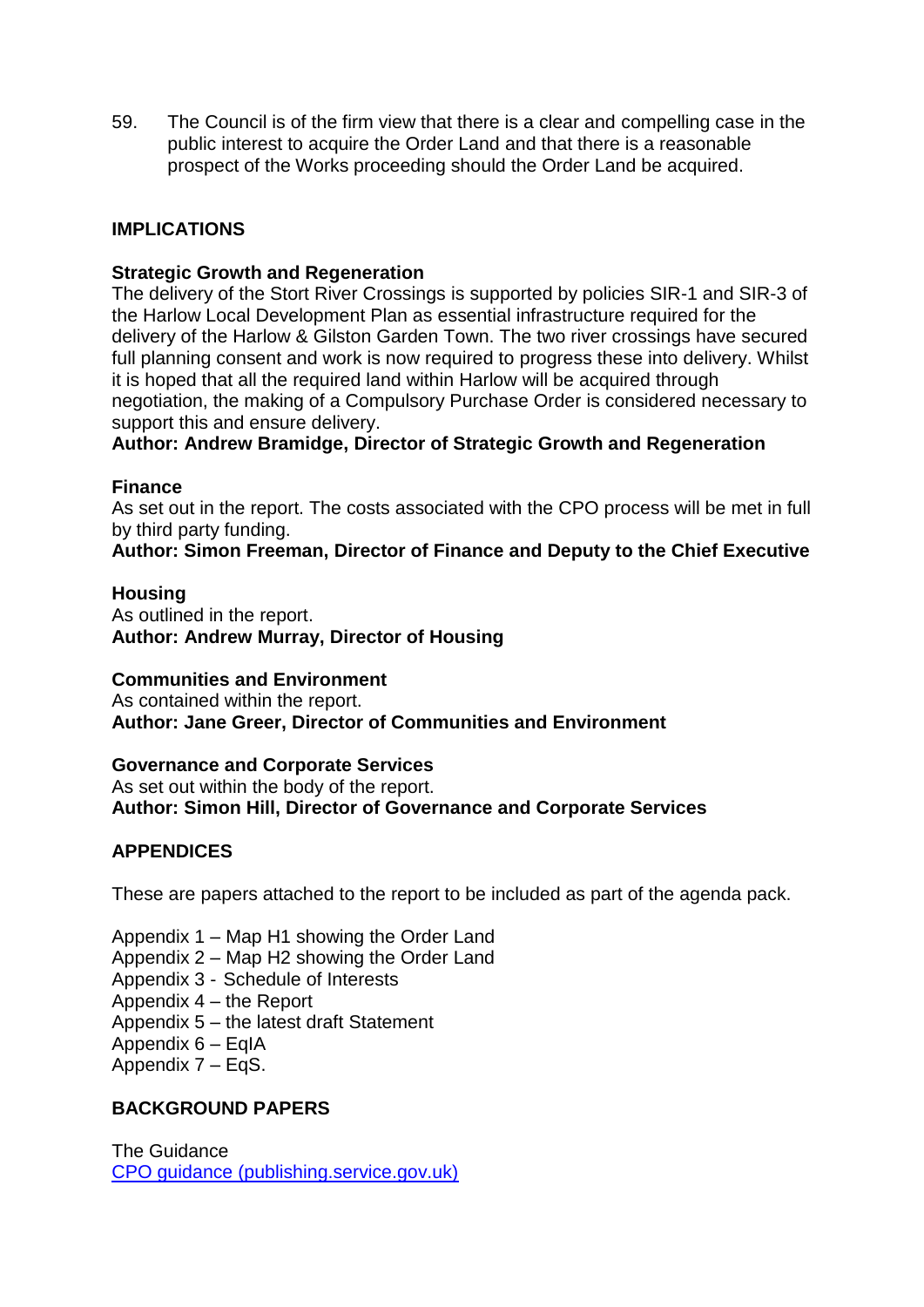HGGT Vision [190128\\_spatial vision.indd \(secureservercdn.net\)](https://secureservercdn.net/160.153.137.14/647.f4f.myftpupload.com/wp-content/uploads/2019/08/190128_Vision-document_HIGH-RES.pdf)

Reports relating to the planning permissions for the Works <https://moderngov.harlow.gov.uk/ieListDocuments.aspx?CId=141&MId=1386&Ver=4>

## **Glossary of terms/abbreviations used in this report**

**Act**: the Town and County Planning Act 1990.

**Council**: Harlow District Council.

**CPO**: Harlow District Council (The SIW Harlow) Compulsory Purchase Order 2022.

**District**: the Harlow administrative area.

**ECC**: Essex County Council.

**EHDC:** East Hertfordshire District Council.

**Full Council:** the full council meeting of the Council.

**Guidance**: the guidance "Guidance on compulsory purchase process and the Crichel Down Rules" (July 2019 edition) (a hyperlink of which is included above with the Background Papers section).

**HCC**: Hertfordshire County Council.

**HGGT Board**: the informal strategic board concerned with the HGGT Scheme and constituted by representatives of EHDC, HCC, ECC, Epping Forest District Council and the Council.

**HGGT Scheme:** means the Harlow and Gilston Garden Town that is comprised of the following developments shown on the map in the HGGT Vision:

- (a) 16,500 homes in the strategic growth areas (collectively referred to as the new Garden Communities) known as:
	- (i) Gilston Area, located in East Hertfordshire District 10,000 units across seven distinct villages, with at least 3,000 to be delivered by 2033;
	- (ii) East of Harlow, located in Harlow and Epping Forest Districts 3,350 units;
	- (iii) Water Lane Area, located in Epping Forest District 2,100 units;
	- (iv) Latton Priory, located in Epping Forest District 1,050 units; and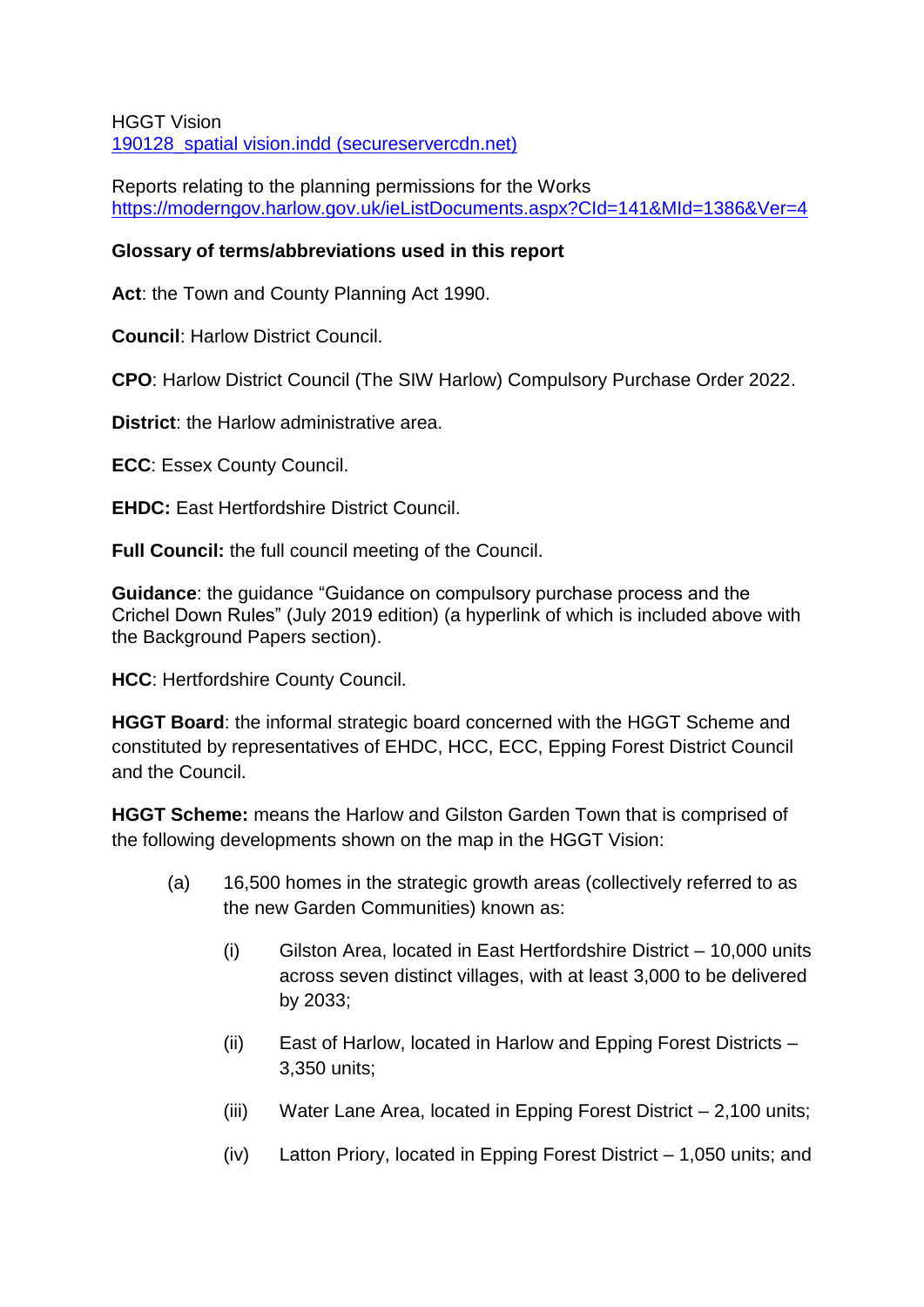- (b) Employment related development at the following allocated sites to deliver the equivalent of 25-29ha of new employment land (55,000sqm of offices and 205,000sqm of industrial and warehousing) by 2033 in addition to Harlow Town Centre
	- (i) 4.6ha within Harlow Business Park, at the Pinnacles for B1 uses
	- (ii) 14.2ha within the Enterprise Zone at London Road, for B1 uses
	- (iii) 2.2ha within the Enterprise Zone at East Road, Templefields for replacement industrial floorspace
	- (iv) 1ha at Dorrington Farm, Latton Priory for B1 uses
	- (v) 1ha at the new Garden Community at Latton Priory
	- (vi) 5ha at the new Garden Community in the Gilston Area for B1, B2 and B8 uses
- (c) Two primary Sustainable Transport Corridors (**STC**s) that will support active travel as well a mix of high quality public transport options. These STCs will run north to south and east to west connecting the central area and neighbourhoods and employment areas of Harlow with the new Garden Communities in Gilston, East of Harlow, Latton Priory and Water Lane.

**HGGT Vision**: the Harlow Gilston Garden Town Vision Document of November 2018, a hyperlink to which is included above.

**Homes England**: the trading name of the Homes and Community Agency.

**Order Land:** all that land shaded pink and edged red on the plan attached at appendices 1 and 2 together with all those rights (including interference with existing rights) over the land shaded blue and edged red on the plans attached at appendices 1 and 2, the interests in which are described in the schedule of interests, attached at appendix 3.

**PfP**: Places for People Developments Limited (company number 04086030).

**Report**: a report entitled "Resolution in principle to use compulsory purchase powers and Harlow Council land to advance the development of the HGGT" dated 15 October 2020.

**Statement**: the statement of reasons in support of the CPO.

**Wellbeing Benefits**: the economic, social and / or environmental wellbeing benefits accruing to the District as more particularly described in the paragraphs 11.13-11.16 of the Statement.